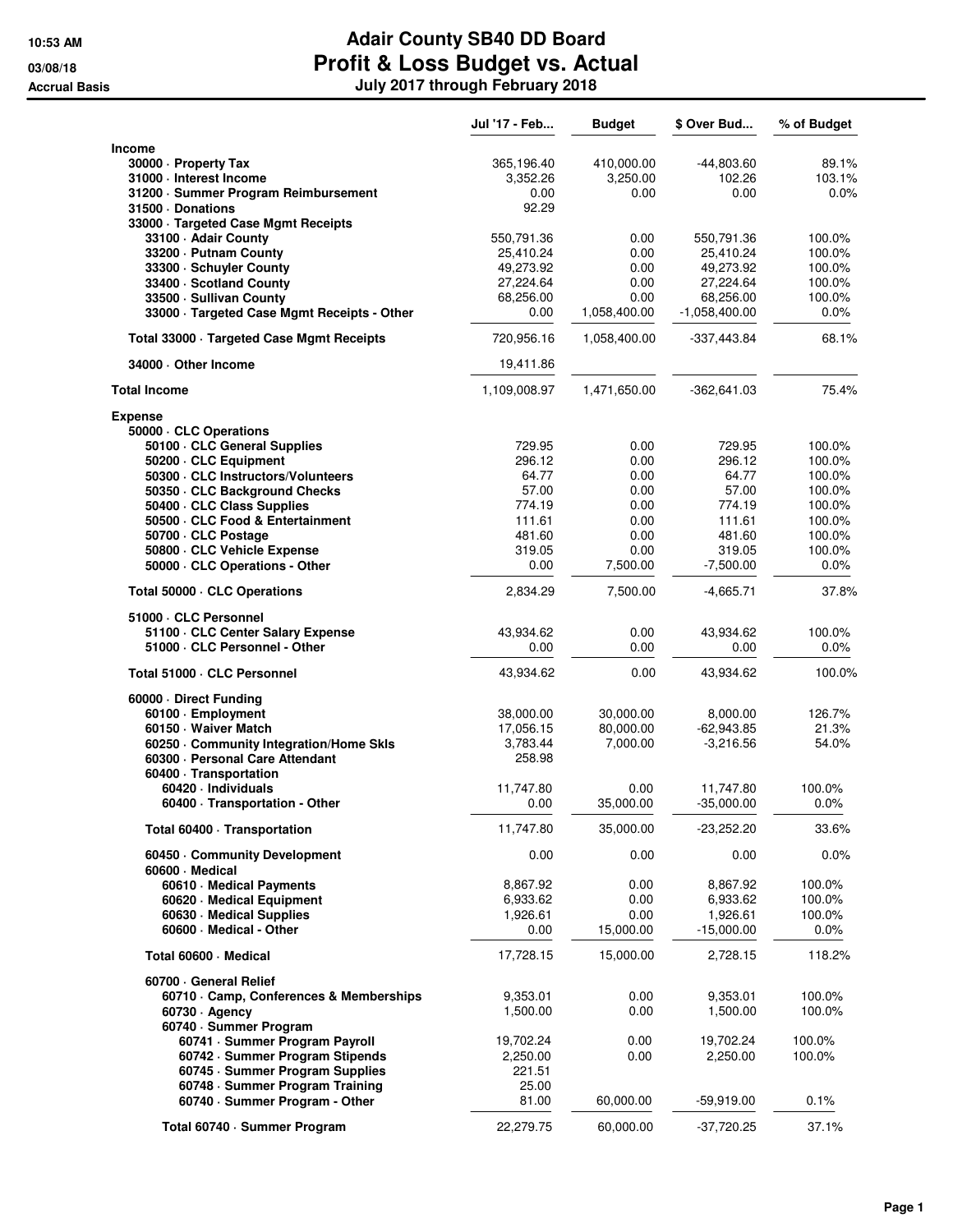|                                                                   | Jul '17 - Feb        | <b>Budget</b>         | \$ Over Bud             | % of Budget     |
|-------------------------------------------------------------------|----------------------|-----------------------|-------------------------|-----------------|
| 60700 General Relief - Other                                      | 3,279.51             | 40,000.00             | -36,720.49              | 8.2%            |
| Total 60700 - General Relief                                      | 36,412.27            | 100,000.00            | -63,587.73              | 36.4%           |
| 60800 · Temporary Residential Supports                            | 3,735.54             | 5,000.00              | $-1,264.46$             | 74.7%           |
| Total 60000 · Direct Funding                                      | 128,722.33           | 272,000.00            | $-143,277.67$           | 47.3%           |
| 61000 · Funding to Other Counties                                 |                      |                       |                         |                 |
| 61100 · Funding to Putnam County                                  | 1,120.58             | 0.00                  | 1,120.58                | 100.0%          |
| 61200 - Funding to Schuyler County                                | 2,774.79             | 0.00                  | 2,774.79                | 100.0%          |
| 61300 · Funding to Scotland County                                | 2,194.33             | 0.00                  | 2,194.33                | 100.0%          |
| 61400 - Funding to Sullivan County                                | 3,191.40             | 0.00                  | 3,191.40                | 100.0%          |
| 61500 · Waiver Match<br>61000 · Funding to Other Counties - Other | 0.00<br>0.00         | 0.00<br>35,000.00     | 0.00<br>$-35,000.00$    | $0.0\%$<br>0.0% |
| Total 61000 · Funding to Other Counties                           | 9,281.10             | 35,000.00             | $-25,718.90$            | 26.5%           |
| 70000 · Targeted Case Mgmt Expense                                |                      |                       |                         |                 |
| 70200 · TCM Supplies                                              | 134.51               |                       |                         |                 |
| 70250 · TCM On Call Phone                                         | 770.87               | 0.00                  | 770.87                  | 100.0%          |
| 70300 · TCM Admin Salary                                          | 55,389.04            | 0.00                  | 55,389.04               | 100.0%          |
| 70400 · TCM Admin Mileage<br>71000 - Adair County                 | 92.82                | 0.00                  | 92.82                   | 100.0%          |
| 71110 · TCM Salary Expense                                        | 171,717.52           | 0.00                  | 171,717.52              | 100.0%          |
| 71115 · TCM Overtime                                              | 172.34               |                       |                         |                 |
| 71150 - Mileage                                                   | 4,605.30             | 0.00                  | 4,605.30                | 100.0%          |
| Total 71000 - Adair County                                        | 176,495.16           | 0.00                  | 176,495.16              | 100.0%          |
| 72000 - Putnam County                                             |                      |                       |                         |                 |
| 72110 · TCM Salary Expense                                        | 10,119.02            | 0.00                  | 10,119.02               | 100.0%          |
| 72150 - Mileage                                                   | 1,312.74             | 0.00                  | 1,312.74                | 100.0%          |
| Total 72000 - Putnam County                                       | 11,431.76            | 0.00                  | 11,431.76               | 100.0%          |
| 73000 - Schuyler County                                           |                      |                       |                         |                 |
| 73110 · TCM Salary Expense                                        | 19,985.61            | 0.00                  | 19,985.61               | 100.0%          |
| 73150 - Mileage                                                   | 1,681.98             | 0.00                  | 1,681.98                | 100.0%          |
| Total 73000 · Schuyler County                                     | 21,667.59            | 0.00                  | 21,667.59               | 100.0%          |
| 74000 - Scotland County                                           |                      |                       |                         |                 |
| 74110 · TCM Salary Expense                                        | 7,613.61             | 0.00                  | 7,613.61                | 100.0%          |
| 74150 - Mileage                                                   | 537.54               | 0.00                  | 537.54                  | 100.0%          |
| Total 74000 · Scotland County                                     | 8,151.15             | 0.00                  | 8,151.15                | 100.0%          |
| 75000 · Sullivan County                                           |                      |                       |                         |                 |
| 75110 · TCM Salary Expense                                        | 28,274.83            | 0.00                  | 28,274.83               | 100.0%          |
| 75150 Mileage                                                     | 2,980.95             | 0.00                  | 2,980.95                | 100.0%          |
| Total 75000 - Sullivan County                                     | 31,255.78            | 0.00                  | 31,255.78               | 100.0%          |
| 76000 · TCM Training                                              | 821.17               | 0.00                  | 821.17                  | 100.0%          |
| Total 70000 · Targeted Case Mgmt Expense                          | 306,209.85           | 0.00                  | 306,209.85              | 100.0%          |
| 80000 · Programming - Indirect                                    |                      |                       |                         |                 |
| 81000 · Board Expense                                             | 119.99               | 2,000.00              | $-1,880.01$             | 6.0%            |
| 82000 Governmental Relations                                      | 0.00                 | 500.00                | -500.00                 | $0.0\%$         |
| 83000 Conferences/Workshops                                       |                      |                       |                         |                 |
| 83300 · Conferences/Workshops-General                             | 2,097.03             |                       |                         |                 |
| 83000 · Conferences/Workshops - Other                             | 0.00                 | 3,000.00              | $-3,000.00$             | $0.0\%$         |
| Total 83000 · Conferences/Workshops                               | 2,097.03             | 3,000.00              | $-902.97$               | 69.9%           |
| 83500 Depreciation Expense                                        | 0.00                 | 30,000.00             | $-30,000.00$            | 0.0%            |
|                                                                   |                      |                       |                         |                 |
| 84000 Dues and Memberships<br>85000 · Employee Travel             | 3,054.56<br>3,754.26 | 3,500.00<br>25,000.00 | $-445.44$<br>-21,245.74 | 87.3%<br>15.0%  |
|                                                                   |                      |                       |                         |                 |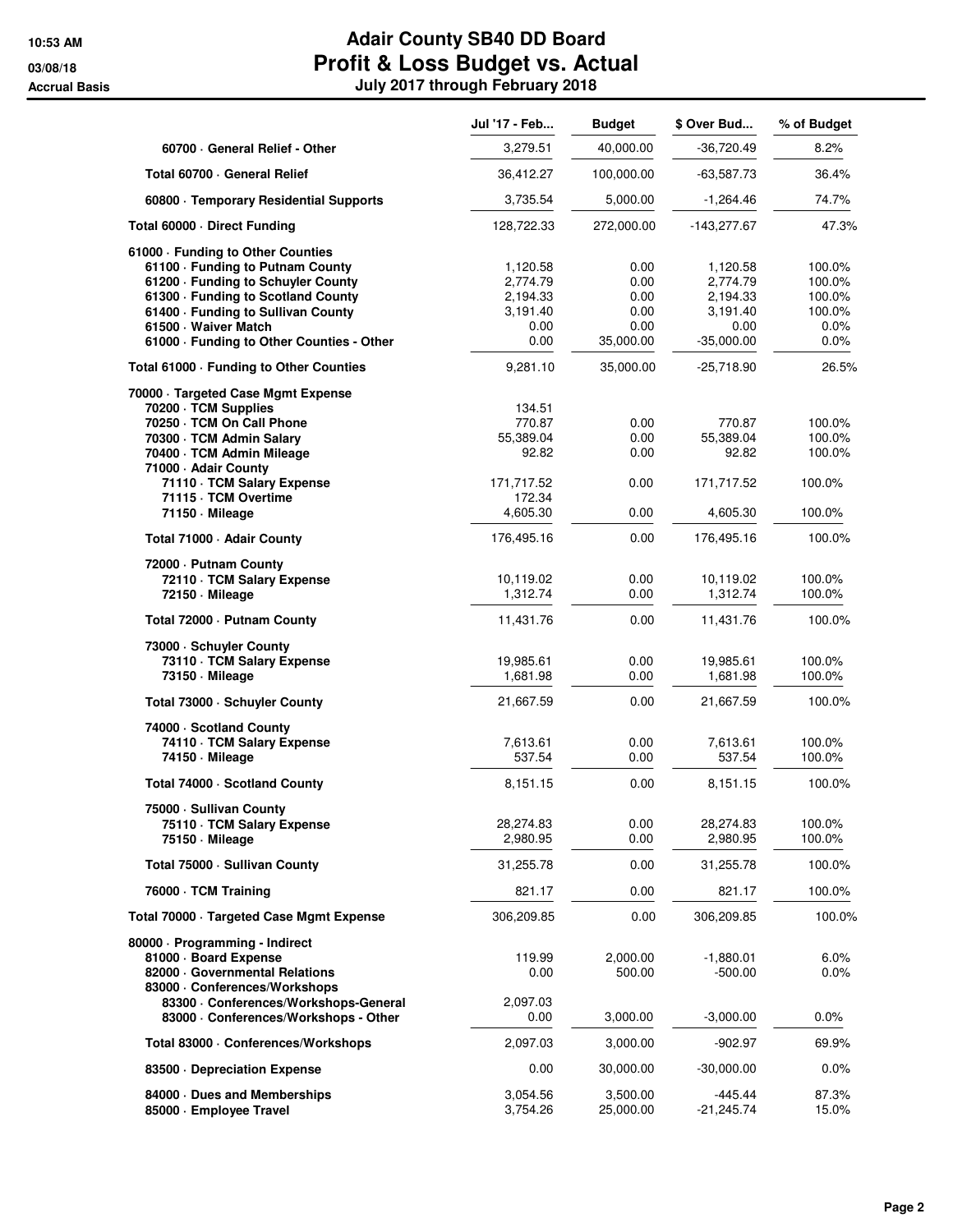|                                                                                               | Jul '17 - Feb    | <b>Budget</b> | \$ Over Bud      | % of Budget       |
|-----------------------------------------------------------------------------------------------|------------------|---------------|------------------|-------------------|
| 86000 · Insurance                                                                             |                  |               |                  |                   |
| 86100 Directors & Officers                                                                    | 441.00           | 0.00          | 441.00           | 100.0%            |
| 86300 · Property Insurance<br>86500 · Workers' Compensation                                   | 0.00<br>9,665.00 | 0.00<br>0.00  | 0.00<br>9,665.00 | $0.0\%$<br>100.0% |
| 86000 · Insurance - Other                                                                     | 0.00             | 26,000.00     | $-26,000.00$     | $0.0\%$           |
| Total 86000 · Insurance                                                                       | 10,106.00        | 26,000.00     | $-15,894.00$     | 38.9%             |
| 87000 · Office Expenses                                                                       |                  |               |                  |                   |
| 87100 - Office Supplies                                                                       |                  |               |                  |                   |
| 87110 Office Supplies-Country Club                                                            | 969.21           | 0.00          | 969.21           | 100.0%            |
| 87120 Office Supplies-McPherson                                                               | 6,277.47         | 0.00          | 6,277.47         | 100.0%            |
| 87100 - Office Supplies - Other                                                               | 0.00             | 7,500.00      | $-7,500.00$      | $0.0\%$           |
| Total 87100 · Office Supplies                                                                 | 7,246.68         | 7,500.00      | $-253.32$        | 96.6%             |
| 87200 Dostage<br>87210 · Postage-General                                                      | 218.00           | 0.00          | 218.00           | 100.0%            |
| 87220 · Postage-TCM                                                                           | 638.00           | 0.00          | 638.00           | 100.0%            |
| 87200 - Postage - Other                                                                       | 0.00             | 2,500.00      | $-2,500.00$      | $0.0\%$           |
| Total 87200 - Postage                                                                         | 856.00           | 2,500.00      | $-1,644.00$      | 34.2%             |
| 87300 - Advertising/Marketing                                                                 |                  |               |                  |                   |
| 87320 Advertising-McPherson                                                                   | 462.75           |               |                  |                   |
| 87300 - Advertising/Marketing - Other                                                         | 150.00           | 1,000.00      | $-850.00$        | 15.0%             |
| Total 87300 · Advertising/Marketing                                                           | 612.75           | 1,000.00      | $-387.25$        | 61.3%             |
| 87400 · Copier                                                                                |                  |               |                  |                   |
| 87420 · Copier-McPherson                                                                      | 1,410.14         | 0.00          | 1,410.14         | 100.0%            |
| 87400 - Copier - Other                                                                        | 0.00             | 2,500.00      | $-2,500.00$      | 0.0%              |
| Total 87400 · Copier                                                                          | 1,410.14         | 2,500.00      | $-1,089.86$      | 56.4%             |
| 87450 · Employee Retention/Appreciation<br>87700 · Building Maintenance<br>87710 - Janitorial | 1,192.85         | 3,000.00      | $-1,807.15$      | 39.8%             |
| 87711 Janitorial-Country Club                                                                 | 1,825.25         | 0.00          | 1,825.25         | 100.0%            |
| 87712 · Janitorial-McPherson                                                                  | 3,846.42         | 0.00          | 3,846.42         | 100.0%            |
| 87710 - Janitorial - Other                                                                    | 0.00             | 0.00          | 0.00             | $0.0\%$           |
| Total 87710 - Janitorial                                                                      | 5,671.67         | 0.00          | 5,671.67         | 100.0%            |
| 87720 · Lawn Care                                                                             |                  |               |                  |                   |
| 87721 - Lawn Care-Country Club                                                                | 910.00           | 0.00          | 910.00           | 100.0%            |
| 87722 · Lawn Care-McPherson                                                                   | 235.00           | 0.00          | 235.00           | 100.0%            |
| Total 87720 · Lawn Care                                                                       | 1,145.00         | 0.00          | 1,145.00         | 100.0%            |
| 87730 · Snow Removal                                                                          |                  |               |                  |                   |
| 87731 · Snow Removal-Country Club                                                             | 782.50           | 0.00          | 782.50           | 100.0%            |
| 87732 · Snow Removal-McPherson                                                                | 1,155.00         | 0.00          | 1,155.00         | 100.0%            |
| Total 87730 · Snow Removal                                                                    | 1,937.50         | 0.00          | 1,937.50         | 100.0%            |
| 87700 · Building Maintenance - Other                                                          | 0.00             | 25,000.00     | -25,000.00       | $0.0\%$           |
| Total 87700 · Building Maintenance                                                            | 8,754.17         | 25,000.00     | $-16,245.83$     | 35.0%             |
| 87800 · Software & Technology                                                                 | 26,040.97        | 40,250.00     | $-14,209.03$     | 64.7%             |
| Total 87000 Office Expenses                                                                   | 46,113.56        | 81,750.00     | $-35,636.44$     | 56.4%             |
| 87500 · Personnel                                                                             |                  |               |                  |                   |
| 66000 · Payroll Expenses<br>66500 · Salary Sick                                               | 21,833.50        | 0.00          | 21,833.50        | 100.0%            |
| 66700 · Salary Vacation                                                                       | 28,337.17        | 0.00          | 28,337.17        | 100.0%            |
| 66000 · Payroll Expenses - Other                                                              | 41,734.79        | 63,740.82     | $-22,006.03$     | 65.5%             |
| Total 66000 · Payroll Expenses                                                                | 91,905.46        | 63,740.82     | 28,164.64        | 144.2%            |
|                                                                                               |                  |               |                  |                   |